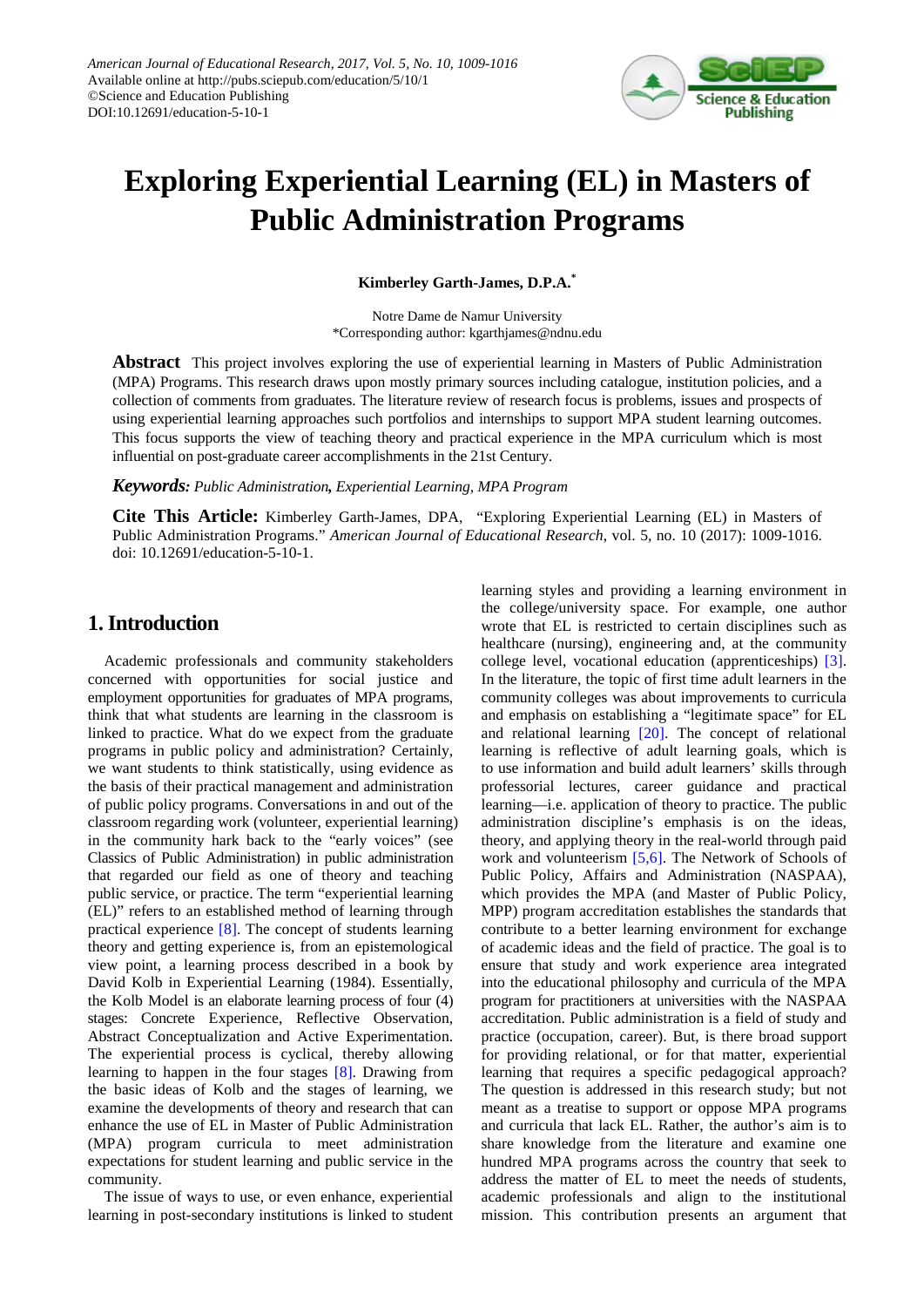relevant experience is a priori in the modern MPA curricula based on concrete ideas and deductions from literature review; and, observations (narratives) of student benefits from EL. It is important to note that traditional students (less than age 24 years old) and non-traditional adult learners (ages 25 years and up) usually do not have practical public service experience and are enrolling in MPA programs, therefore experience in public administration (nonprofits, governments, joint partnerships between public and private organizations) is necessary. One reason, with emphasis in the literature, is that practitioners (public servants) and institutional leaders connected to the community identify the valuable role and responsibility of faculty pertains to relational and experiential instruction—approaches useful to facilitate student engagement, by having them recognize the applicability and relevance of subjects, issues and analyses to their practice. Examples from the literature that associate faculty lectures and EL learning include case and scenario learning, and the action-inquiry method used in management and leadership courses; and, of course, the master's project approach (Capstone) which is a channel for practical application of theory to solve real-world problems. Formative responsibilities are centered on course evaluations and the role of the department chair (or director) is to help with the personal and professional development of the faculty member to cope with rigorous case-study teaching methods; or, to find some way to combine theory and practice. Interestingly, research associates the formative and normative tasks with student learning success. As such, this study tried to address whether (or not) there is a role for the academic leadership (program chairs/directors, college deans) to create an EL learning environment, and implications for the faculty members' formative and normative tasks. The assumption guiding this research is that department leaderships is necessary for the effective implementation of experiential learning in MPA programs regardless of NASPAA accreditation status.

# **2. Problem**

The biggest problem facing academic leadership at most colleges and universities nationwide that operate the Master in Pubic Administration (MPA) program is student enrollments. The National Center for Education Statistics (NCES) reveals that of the nearly 800,000 graduate degrees conferred in 2014-2015, about half were in business and education; and, 6% in public administration. Nevertheless, public administration is still one of the five strong graduate degree fields. Another problem, and one that is the focus of this research study, is limited exposure to experiential learning in the MPA program curriculum. As public servants retire from federal, state and local civil service, there will be additional career opportunities for graduates with the MPA degree and honed skill sets to effectively manage public behaviors and problems. Colleges and universities are experiencing an increase in non-traditional first-time adult learners in community colleges that want practical experience [\[19,20\].](#page-6-4) Additionally, s traditional students in MPA programs that reach the final course, capstone (or seminar), that confront workplace change, and challenges for which they are unprepared, also seek practical lessons. Today, the typical MPA student learner is different - older part-timers returning to work, commuters experiencing job retraining, or even first-timers, first-generation, and virtual students. This is a sharp change from long ago when colleges and universities primarily had less concern for the latter in life students—i.e. adult learners requiring career guidance and professorial lectures with application of theory to practice methods. Raising tuition, dramatic increases in teaching loads for full-time tenured faculty as well as a reduction in classes available to students have met with opposition from students, family and faculty. The focus on hiring adjunct faculty (or non-tenured part-time teachers) seems reasonable [\[5\];](#page-6-3) but addresses one aspect of the problem regarding employment competitiveness of MPA graduates. Administration leaders (provosts, deans, chairs, directors) believe that addressing the educational debt problem (e.g. excessive student loan debt), partly, is through course design, or re-design with focus on marketable job skills training to improve job readiness and competitiveness upon graduation from the MPA degree program. Instruction and curriculum that could make graduates competitive in the workplace, whether it be case-study method or career guidance, will require some form of experiential learning. The NASPAA Data Center (2014-2016) reports of MPA graduate employment surveys results for six (6) months after graduation, indicate that the majority are working in the nonprofit sector (23%), state and local government (15%), and national public service (11%). Narratives indicate that securing jobs requires some experience; and, problems linked to graduate enrollment status (students without industry experience) is a significant issue [\[19\].](#page-6-4) The issue is effective implementation of EL in the MPA program, preferably prior to or in the Capstone course, which is a primary goal of modern post-secondary institutions interested in approaches to effectively enhance student skills and insights necessary to becoming successful.

# **3. Research Questions**

Four research questions addressed in this study were:

- 1. What precisely is Experiential Learning (EL), and its approaches in the capstone course?
- 2. How is EL integrated into the Master of Public Administration curriculum (capstone course)?
- 3. What is the level of support (or opposition) in relation to creating EL learning environments in the post-secondary institution? Is there stakeholder (faculty, community) support?
- 4. What are the specific policies (MPA program admission requirements, other) for experiential learning? If none, should some programs have EL requirements?

## **4. Definition**

One interests is discovering the way institutional leaders perceive experiential learning. What is meant by the term Experiential Learning (EL)? The Oxford Dictionary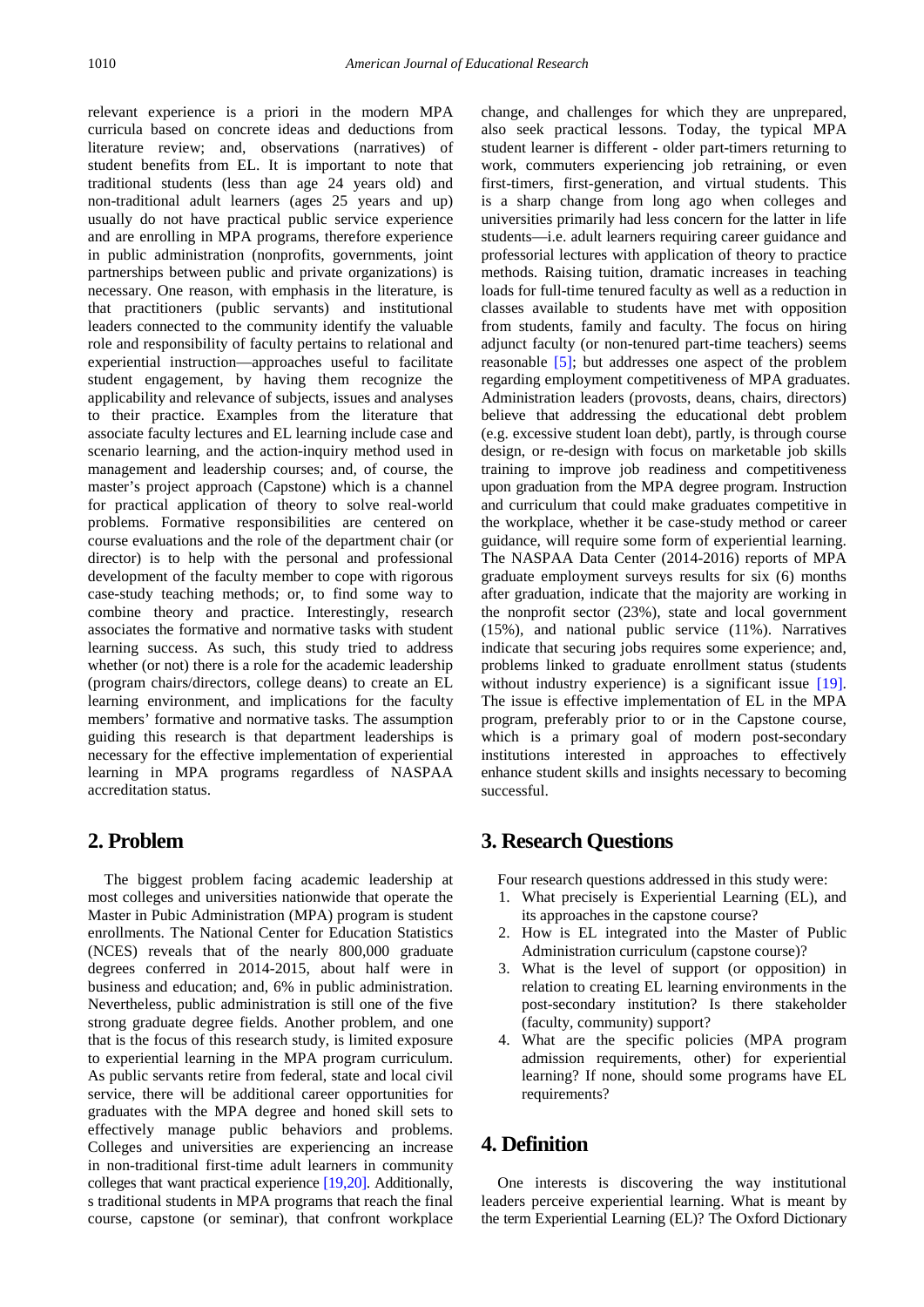defines the term experiential (an adjective) as a form of learning and observation. In the early nineteenth century, this term was associated with learning and employment. There is wide use of the term experiential, or even experiential theory or experiential learning in public administration magazines, news articles, blogs, conferences, legislative sessions and reports, and academic curriculum. Examples include Cunningham's research published in the Journal of Public Administration and Education (1997) (citing Hopkins') concerns of "disequilibrium" for learners without some experiential training in their graduate degree program. Further, scholars (see Ohare) urgings that one necessary task of the professor is to help students learn the challenges of working in the public-sector workplace. Additionally, the concept of experiential learning is sometimes linked to John Dewey's theory regarding instruction in lessons that engage students in reflective thinking and action, the basis of problem-solving skills used in the workplace [\[10\].](#page-6-5) Kolb's Four Stages of learning framework has illuminated the important aspects of instruction within theoretical approach to adult education and emphasis on learning that is relevant and requires elaboration on the application of ideas in the lesson materials to solving real-world problems [\[8\].](#page-6-0) Malcom Knowles in, The Modern Practice of Adult Education: From Pedagogy to Andragogy, perspectives on adult learning and instruction has helped to advance the assumptions underlying the andragogy of learning; not least is defining the adult learner as one that needs to direct their own learning as well as transforming book knowledge into action. Becoming familiar with the nuances of the real-world public environment is, of course, essential in these times of great technology, globalization and robust executive governance.

The concept of EL is described in various journal articles, publications, and media reports related to MPA instruction, and curriculum in higher educational institutions include descriptions that characterized EL as:

- 1. Experiential learning approaches relevant to non-traditional adult learners that are working professionals (e.g. returning to school for retraining, commuters seeking education for promotional purposes)
- 2. Experiential learning approaches for traditional students without work experience (or limited) in the field of public administration, that seek practical knowledge about work conditions, norms, roles and responsibilities of public servants).
- 3. Experiential learning is driven by text, demonstration, and practice learning, and relies on the classroom environment to support student's learning style.

# **5. Literature Review**

The millennial students studying for a graduate degree in public administration tend to have little or no experiential knowledge of the field and its issues to address them through effective and efficient management. In this sense, my research findings agree with Cunningham, Hopkins and Ohare's observations that an end-product of instruction and curriculum will help students gain some practical experience. For example, at Jane DoE University, MPA students' perceptions of a life-changing course (captured in course evaluations) was fulfilling the internship/externship requirement of the Capstone (or final course in program). Professors teaching in the graduate programs, namely NASPAA accredited public administration, across the US have carefully considered the role of internships/externships that correspond to student learning outcomes. Jane DoE University's MPA students find that some professional experience in the program can help to overcome challenges of finding and securing employment in the public industry. Teaching public administration requires an understanding of the field. Public administration has been a sub-field of political science and administrative science. Shafritz and Hyde [\[6\]](#page-6-6) wrote the Classics of Public Administration, a useful resource to MPA students taking introductory courses in the discipline. Students are primarily engaged in learning modules that emphasize the nature of governments (laws, regulations, judicial decisions); and, administration of government programs. The field of public administration is characterized as being multidisciplinary - a combination of policy proposals that surface in sub-fields of administration which include human resource management, organizational theory, community-based research and statistical theory, budgeting and finance, ethics and public policy. The criticism of administrative science is strongly influenced by ideas of maximizing profits and efficiency which, sometimes, has unintended and awful consequences for the most vulnerable groups in society. The translation of politics into reality through administrative processes, is an expectation that has been met with criticism. Habermas' concerns about unequal distribution of wealth in the US and government interventions that are less attentive to political enfranchisement, exemplifies the conflicts in administration [\[9\].](#page-6-7) The students that observe injustices in their community, and in the classroom study poorly constructed legislative and administrative solutions must reconcile incompatible imperatives. MPA instruction and curriculum that use an experiential learning approach -i.e. students can study through cases, scenario and practical application-can produce alternative policies. The incompatible ways in which institutional leaders will pursue the normative goals to educate graduates in MPA, usually is a problem—i.e. public administrators and policy makers seek practical application of problem solutions that are assumed learned in the graduate program. One example is noted in Chappell's [\[2\]](#page-6-8) work and reflective of critical theories urging attention to multicultural issues, problems and prospects in the public policy and public administration graduate program. Public servants can make improvements so that policy programs reflect the broad support of multicultural communities, the poor and most vulnerable in society. Students must learn to think statistically collect data and evidence to improve public administration practice. Instruction and curriculum development that include EL can address some concerns expressed in the critical public administration materials related to multicultural communities.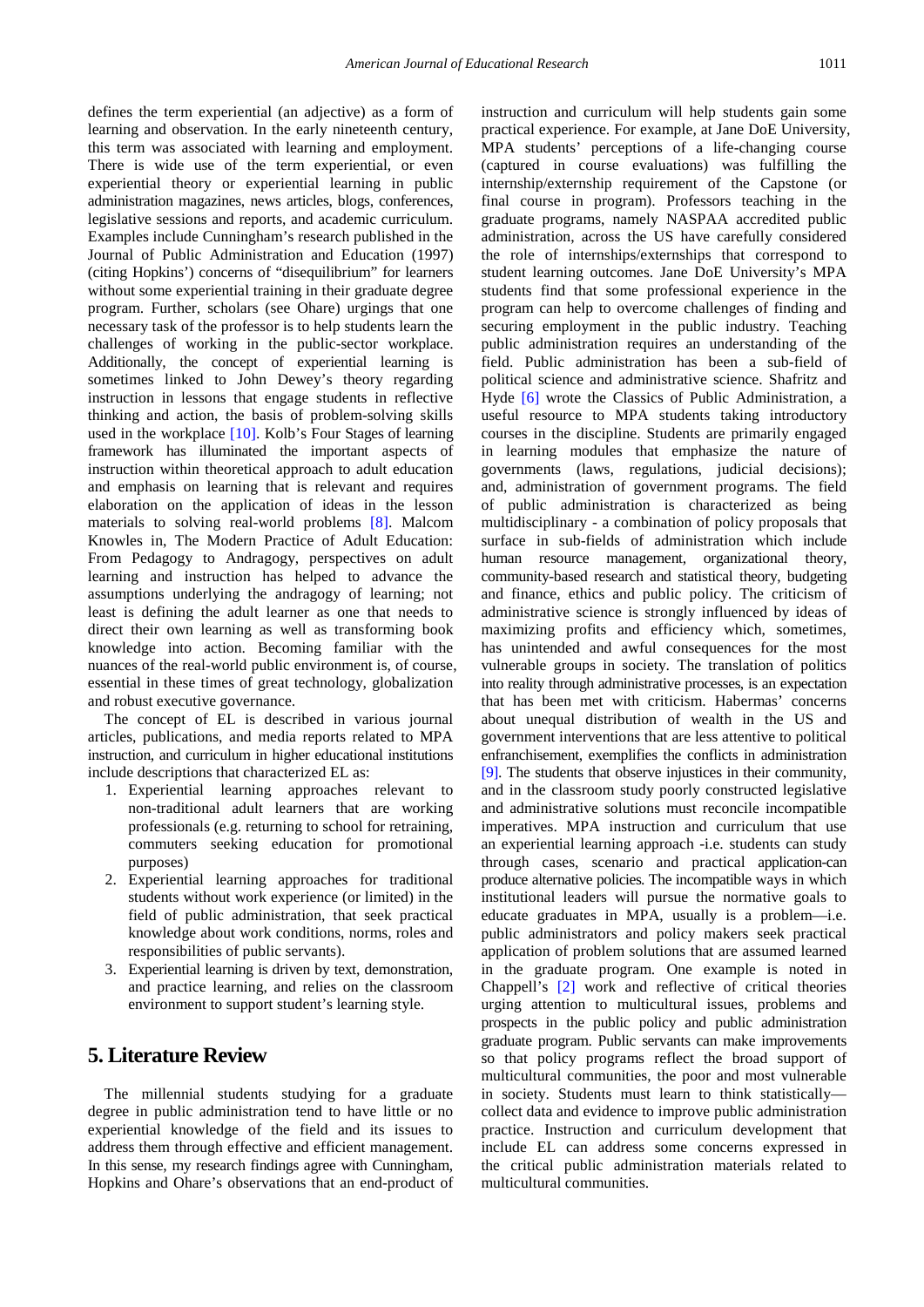#### **Why experiential learning in MPA?**

An article by Whitley [\[21\]](#page-7-0) reveals a strong relationship between experiential knowledge gained in the academic program of public administration/affairs and on-the-job performance at work in a public organization. From an experiential learning perspective, one recognizes that the classroom is an appropriate place for interactive learning in which professor and students learn by sharing knowledge and professional experiences. In the last decade, more publications, NASPPA reports and articles in the Public Administration Times, focus on professorial lectures about workplace problems and solutions, and coursework has been emphasizing emotion and cognition in lessons. Public administration resources, such as the American Society for Public Administration academy journal, Public Administration Review (PAR), as well as the ASPA conference workshops, include theory-to-practice studies, and methods that are commonly relied upon by professors to ensure integration theory and practice goals in the course lessons. Experiential learning in public administration is a necessary way to discover problems and policy solutions that exist in the community. Sanford [\[15\]](#page-6-9) wrote about ways to validate self and place in the larger society by progressing through a series of exercises in the classroom that results in knowledge and skills relevant to making effective decisions in one's personal and professional (work) life. Promoting human development by teaching students to act -this is basic to changing personality, and developing oneself in the community [\[11\].](#page-6-10) Learning the norms of society and finding satisfaction in public service work—i.e. to change lives, is part of the exploring work done in the classroom. By sharing professorial knowledge of practical problems and solutions to improve management in the classroom (lectures, exercise), then students are less isolated from the real-world workplace problems. In the class room, students have a chance to work on interpersonal and management readiness skills. They learn about the unstable and defective public-sector environment that is a concern of policy makers, public servants and most Americans. Experiential learning provides an opportunity to address some of the perceptions that students have about what is wrong and ways to make public systems operate effectively (attain goals) and cost-efficiently. Instruction and curriculum should help students learn ways to have "unintended consequences" [\[5\].](#page-6-3) and avoid adversely affecting student performance (see Kezar's work in this area).

In the literature, identifying the experiential models was significant. The characterization of the EL approaches are:

Professional Projects. Thinking about ways to best equip graduate student learners with skills to manage public policy projects and workplace behaviors is an opportunity in teaching that can be enjoyable. Professional projects include working in the community in a public organization (agency, nonprofits) to solve a problem; presentations (panel, instructor only) and peer review assessment tools can be useful to evaluate the appropriateness of the project and quality of service rendered by the student. Research indicates that a wellorchestrated public administration program requires the conductor and musicians (or MPA students) to do their part [\[1\].](#page-6-11) Professorial lessons with professional projects are commonly found in the requirements of the Capstone or Seminar course.

Internships (or externships). These programs are used to bridge the gap between classroom learning and basic practices in administrative occupations. Students are exposed to work environment characteristics, learn to use soft skills (interpersonal gifts) and hard skills (research, problem solving) to contribute. The MPA curriculum requirements vary by institution; certainly, simply writing up the master's thesis is not an internship.

Professional Portfolios. The professional portfolios require students to collect documents (letters from organizations, other) and analytical work of problems confronting public organizations and make presentations using power points, and/or collection of work over the semester. This form of EL is occurring in few MPA courses in either the final course or as a separate work requirement. and work in the community. The portfolio is meant to develop competencies that are required in public service professionals.

The requirements for the capstone course with the abovementioned EL learning approaches depends on the program and institutional requirements. For instance, some MPA programs such as those at the University of Oregon, University of Missouri, and University of Southern California, have stipulations regarding practical learning or a field requirement. The professional portfolio as an assessment for competency-based EL has been discussed by focus group participants and community stakeholders [\[5\];](#page-6-3) revising the MPA curriculum is underway at large public universities such as California State University, Long Beach and Tennessee State University. The portfolio requirements and guidelines require "systematic organization" of evidence from the research and application to real-world problems; formative performance evaluations of student work are by the instructor and exam at the end of the semester. The professional portfolio helps with writing, research, critical thinking and presentation skills; and, assignments are in the research courses, capstone or separate course toward the end of the MPA degree program. The way administrators and faculty define EL was necessary to understanding the intentions of programmatic design and policies. Clearly, the NASPAA MPA instruction and curriculum design are to meet accreditation standards that pertain to implementing models reflective of theory-topractice [\[12\].](#page-6-12)

#### **What Policies Support EL in MPA Capstone Courses?**

The professional portfolio projects and internships are designed to prepare students for public service occupations (careers) and rely on professorial lessons with emphasis on theory-to-practice. The instruction role requires the input of academic leaders (e.g. deans, department chairs, program directors) that push the requirements to support MPA program goals and meet the needs of students. The research findings regarding writing formal administration policies and requirements to support EL in the MPA capstone courses indicates affirmative as some 90% in the sample for this study are using a form of practical learning. NASPAA accreditation for the MPA instruction and curriculum is globally recognized as the standard for public administration and public policy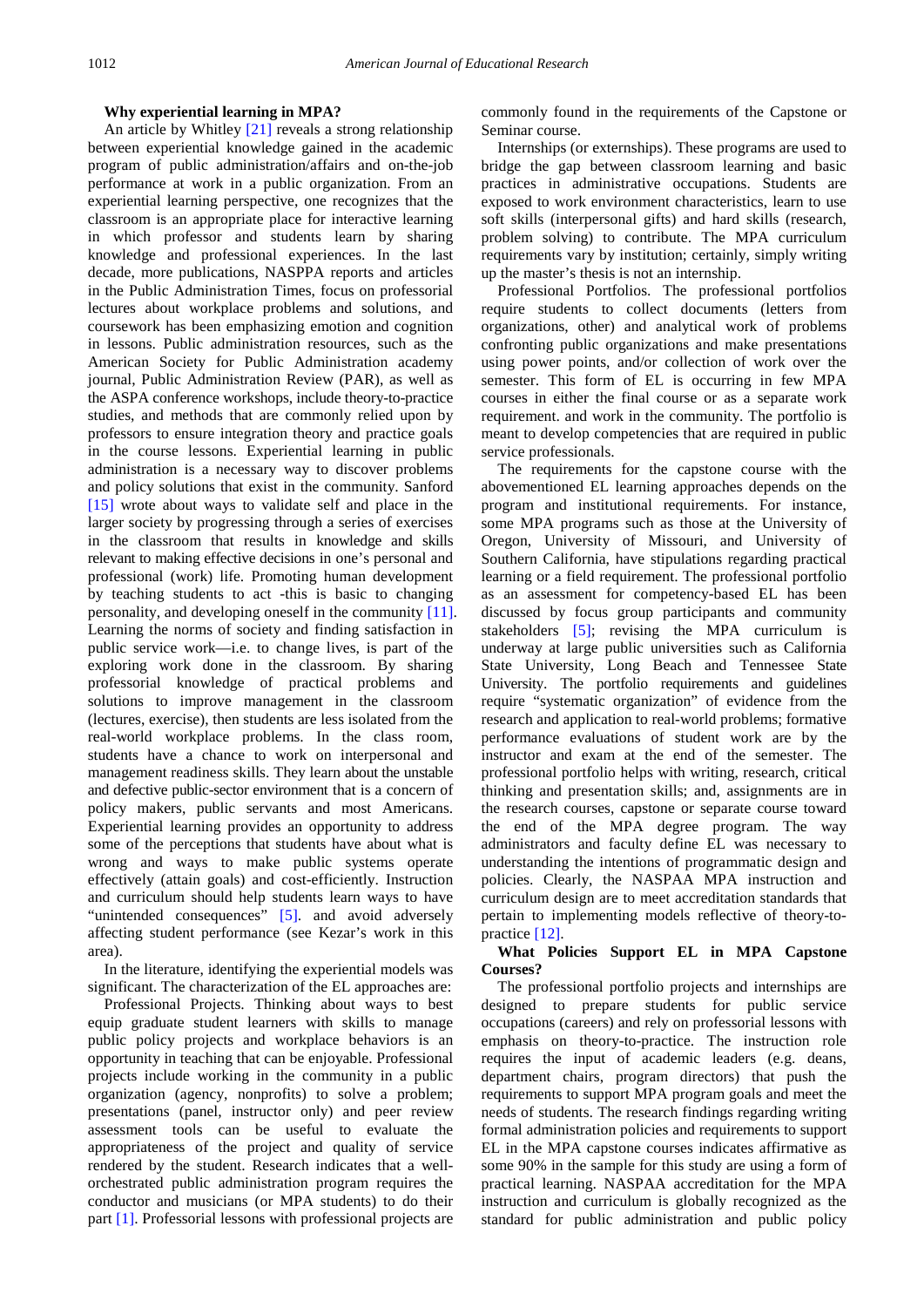programs. Colleges and universities that hold the NASPAA accreditation for their MPA degree programs have written requirements to complete professional projects, or internships with the students enrolled in the typical capstone (or seminar), or research methods courses (3 credits); few have requirements and guidelines for an internship course (1-3 credits). For example, MPA degree requirements in detail are in the course catalogue and require 39 credits (rather than the typical 36 credits), which includes taking a for-credit internship and completing 400 hours at post-secondary institutions such as Evans School of MPA, University of Wisconsin, California State University of the East Bay, SPA-American University, Price-USC (internships are in conjunction with capstone course), University of Colorado Denver, and Eastern Michigan University MPA (requires two internships in undergraduate and graduate program). The for-profit online universities do not have the internship requirement and tend to not have the NASPAA accreditation without the regional accreditation. What are colleges and universities generally requiring for admission to their graduate level MPA program? The MPA programs in our sample required the following: Application, 2-5 Letters of Recommendation, GRE Scores (Can substitute with LSAT or GMAT scores; or no test scores at all), Undergraduate Transcripts, Essays (including interests, career goals, etc.), History of work within the area of public administration (This is not a general requirement; and some schools' admissions accept enrollees and then require internship hours). Finally, Students' Alumni Survey data is useful to adjusting MPA Programs to meet industry expectations and student demand.

Our research discovered the following:

Program requirements are available to students in either admissions or MPA program guidelines and course catalogue.

MPA Capstone (or Seminar) is a requirement by most of the colleges/universities; especially those with the NASPAA accreditation.

Research Project requirements are written in the course catalogue; although, requirements vary by university (can be used to judge writing competency). Interestingly, the online MPA Programs tended to require a project rather than the traditional thesis.

All degree programs have either the requirement for students to complete a Capstone course or an Internship (or both) depending on their past work experience within the area of Public Administration. Colleges and universities that do not require past professional (work) experience for admission to the MPA program, however, will address the EL deficiency either in the Capstone and/or Internship course.

The NASPAA and ASPA conferences, workshops and trainings continue to be source to learn best practice information to establish a program (curriculum ideas, professor academic requirements for graduate-level teaching) and improve the MPA Program to meet quality standards and expectations.

Discussions about the faculty role in relation to student outcomes was referred to as normative goal and indeed the modifications to instruction and curriculum have the input of faculty. For instance, using counter narratives to engage students to develop critical skills and share perspectives

requires curricula to explore contemporary public administration processes that contribute to disparate treatment and injustice [\[13\].](#page-6-13) The critical perspectives in public administration curricula is linked to EL to aid in creating a well-rounded workforce with theory and real-world practice. Implementing the EL requires collaboration of academic leaders at the department level and approval of other committees (faculty senate, or toplevel leaders in the office of the president). Authors often discussed implementation and links to student and faculty satisfaction with MPA instruction and curricula (which is beyond the scope of this paper). In the literature review regarding the implementation of the experiential learning approaches in the capstone course, certainly the oncampus student learning (instruction and curriculum) environment was an issue; specifically, that there is need of more work experience and opportunities to reflect on classroom lesson topics on fairness, equity, social justice of marginalized groups and the effective role of the public administrator.

## **6. Results**

The literature review was rich in text regarding words and phrases about the experiential learning (EL) approaches. It was significant to capture some basic ideas that correlated EL to practical learning, relational learning and internship opportunities. The text-based information was used to construct frequency tables about EL in the MPA program courses in post-secondary institutions. The analyses indicated that most words and phrases about EL were also about relational learning and practice (practical) learning, which we may refer to as internships (or externships). The analyses indicated in the following [Figure 1.](#page-4-0)

<span id="page-4-0"></span>

**Figure 1.** EL Types

The terms EL and MPA programs using the find and search returned more than 27,000 materials such as higher education program websites, books, scholarly journal articles, and some job sites. The findings revealed that the experiential learning is of interests to graduate programs in public administration. The research questions regarding integrating the EL into the MPA program and level of support are partly answered in the literature and find and search. For example, EL is linked to program MPA program—i.e. particular courses (Capstone/Seminar, Internship), to evaluations of effectiveness (narrative evaluations), and flexibility. Universities such as Evergreen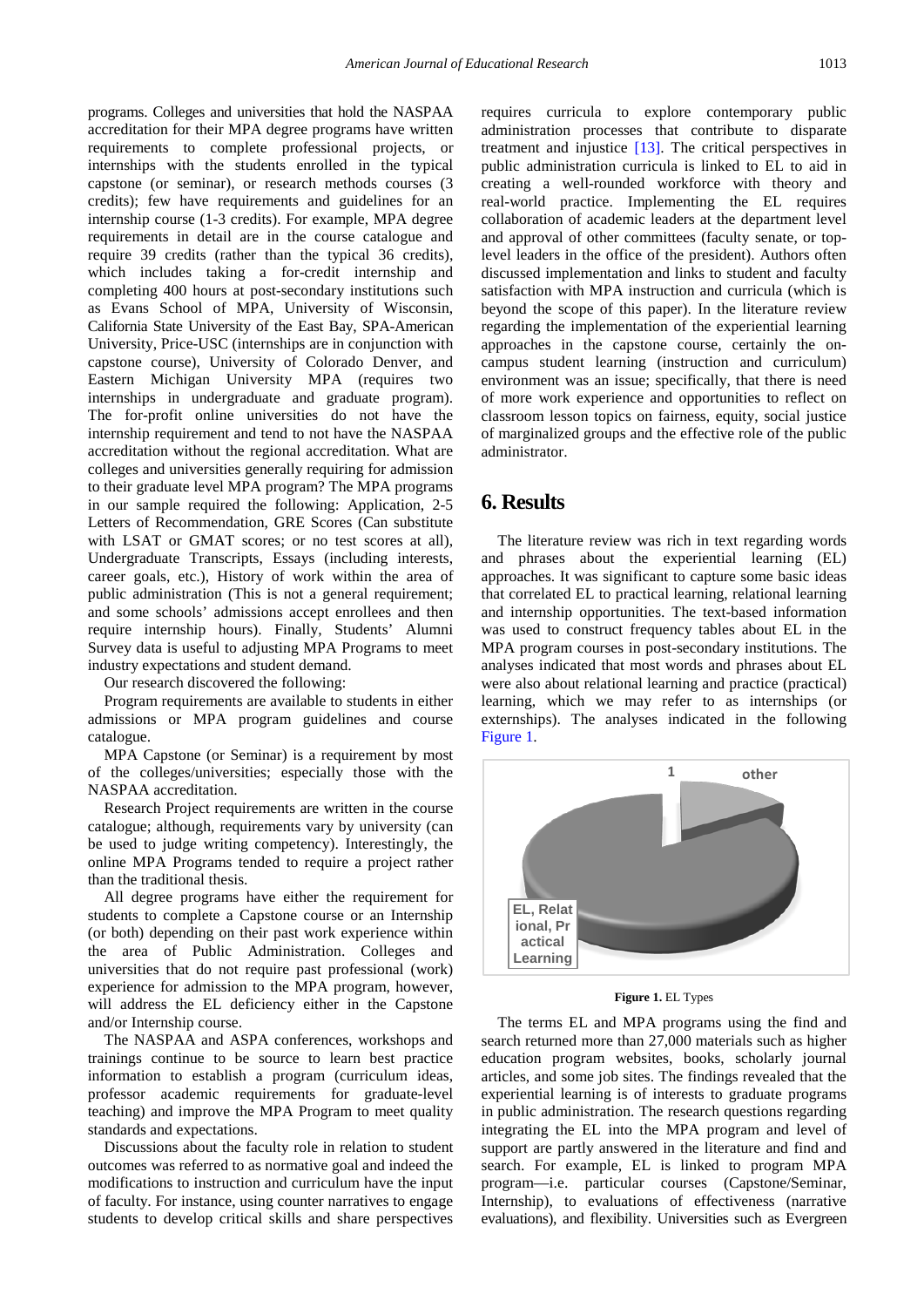State College, Martin School of Public Policy and Administration (University of Kentucky), Northeastern University (Master of Nonprofit Management degree), Cambridge University's MPA Program, and some 65 schools in our sample have some form of EL or internship learning opportunities. The for-profit online institutions such as DeVry, Walden, Columbia Southern University, and National University tend not to have practical experience requirements; although, the capstone (seminar) course is a part of the curriculum.

The answer to the question of the existence of certain types of EL approaches that are most popular in the MPA programs is shown below in [Figure 2.](#page-5-0) The Professional Project is mostly a requirement of the MPA curriculum; and, sometimes it is in the Capstone (or Seminar) course. In fact, of the 75 MPA curricula examined, 90%, namely the NASPAA accredited ones, did require project-based work. The Professional Portfolio may be required, few programs in our sample (less than 10%) had the requirement.

<span id="page-5-0"></span>

**Figure 2.** MPA EL Professional Projects and Portfolio Required

The requirement for the internship (working in a public organization), is a necessary policy element and of the MPA program to get the degree. Interestingly, the for-profit universities such as Columbia Southern University, and DeVry, as examples, do not have policies for internship requirements to graduate with the degree. However, completion of a master's written project/thesis was required by much of the 73 institutions in the sample; others had internship and even portfolios. The capstone courses that require a professional portfolio and project work in community organizations (or government agencies) include universities such as the University of Nevada Las Vegas, (UNLV), University of Colorado, and University of Kentucky. The purpose is to demonstrate application of theory to practice to address a real-world public problem.

The breakdown of requirements for project (research), or internship or mix, is in [Figure 3.](#page-5-1) The capstone courses with internship requirements vary (see illustration), however, most MPA Programs such as those at the University of Oregon, University of Missouri, and USC (with stipulations), do have a practice-learning (field) requirement.

<span id="page-5-1"></span>

**Figure 3.** Require Internships

## **7. Discussion and Recommendations**

Common courses are introduction to public administration, public policy, administrative law and the Capstone (or Seminar). Capstone courses are designed to showcase the knowledge that students learned throughout their program and they must demonstrate mastery of skills in writing, technology, research, presentation and managing a community problem. The seventy-five schools in the sample, did have student requirements to complete 33-48 semester credit hours of coursework based upon the MPA program that they were enrolled (internship requirements may increase the credits from 36 to 39). Core courses (e.g. capstone, research methods, public policy) can have lessons on critical perspectives that show students ways to examine multicultural and social justice issues. Additionally, the courses that teach students to use evidence to support problem solving, or to think statistically, will help graduates transition into the role of practitioner (public servants (administrators, managers)) that are confident to manage programs in a fair manner; and, perhaps, facilitate equality on-the-job. Public service is about limiting injustices for historically marginalized persons in society. Stakeholder demands, NASPAA requirements and standards, and scholarly materials regarding experiential learning in the MPA program in the capstone course (or not), will continue to influence improvements. Students will need to gain the knowledge and skills to perform the job functions as a public servant such as writing memos, policy analysis, using technology in communication, conducting research and making presentations as well as supervision and management. Internships are required for students with no prior history of employment within the area of Public Administration, e.g. American University requires Leadership Course training and project in lieu of internship, and Baruch, Binghampton State and Boise State universities require a minimum of 3-credit hours of internships, or field work in a public organization. Rutgers University has a separate course and Directed Study requirement to accomplish experiential learning (EL) through the internship.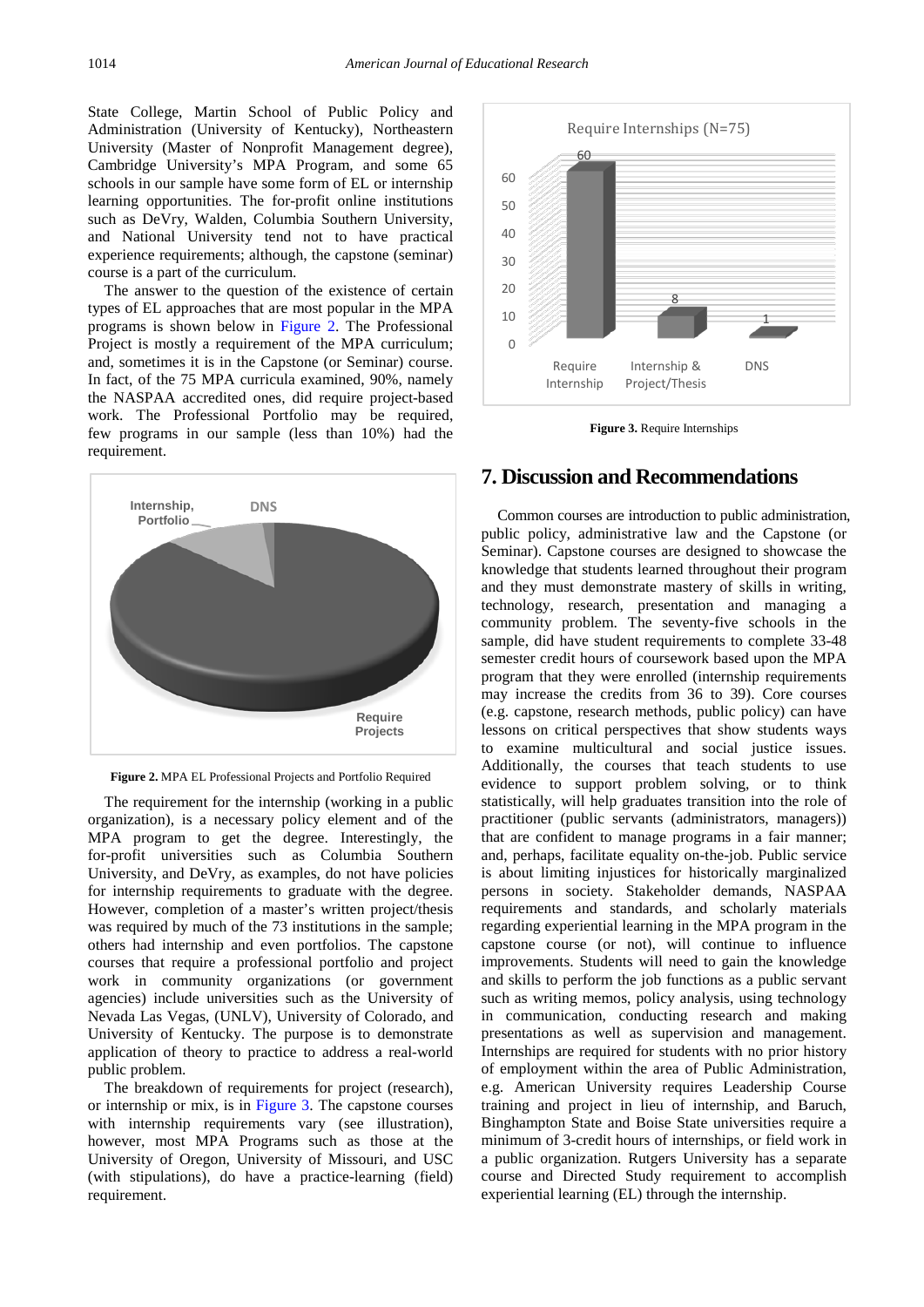Recommendations are based on the research, which indicates that quality MPA Capstone courses must:

Have a component of experiential learning (EL) that is demonstration or practice learning in the capstone course.

The practice learning lessons should focus on professional projects and internships (or externships in the field). In the classroom, professorial lectures should include real-world scenarios and application public administration theory to engage students to become problem solvers in the public workplace.

Internships are necessary for students that study for the MPA degree to acquaint them to the norms, challenges and prospects of working in the public sector. Presently, colleges/universities are experiencing more and more non-traditional students without professional experience enrolling in the MPA Programs. As such, non-EL students are less effective with in-class assignments, role play and team exercises that require integration of theory and practical application. Conversations with some of the new NDNU-MPA students reveals a strong desire for internships in our field.

Colleges and universities that want to revise the MPA capstone course, will want modifications that reflect modern-day trends to incorporate EL. As such consider giving academic credit for internships and partnering with community organizations under the banner of Directed Study; be sure to specify credit hours. Therefore, capstone courses that combine public policy, may consider removing the capstone and adding internship ours; create a separate public policy course, which exists in 99% of the MPA Programs surveyed.

The MPA Programs apply for the NASPAA membership/accreditation as a benefit for helping students with job opportunities (note: Department of Labor indicates a 14% growth in jobs through 2020 and higher in healthcare, technology and emergency services industries). This is one way to increase enrollments; the program must show quality with programmatic accreditation.

## **8. Conclusion**

In this study, the research does indicate the use, perhaps even growing use, of experiential learning in the MPA degree programs. Mostly EL curriculum and instruction are designed to help entry-and mid-level practitioners with promotional goals and career aspirations. The prominent academic vision of the public administration degree is to prepare graduates to join a cadre of professional public servants through theory and practice learning in an academic setting. The experiential learning approaches are accessible in most capstone courses, and sometimes the internship course is created to accomplish programmatic goals and correlate to the NASPAA accreditation standards and institutional mission. New research in the literature review and analyses of the sample of MPA programs in this study indicates that EL is for students that are focused on a career of that blends theory and practice. Addressing the departmental reluctance to EL, and the extent to which increasing MPA degree credit requirements has an adverse effect on student enrollments is beyond the scope of this essay; however, the author has noted them. The field of public administration has the primary goal of providing practical application to hone public administrator (servants, mangers) skills. The EL approaches are worthwhile to help students gain practical experience, namely for the learners without field professional experience. Practice learning using professional projects, portfolios and internships is necessary to modern capstone lessons in the MPA degree programs.

## **References**

- <span id="page-6-11"></span>[1] Blessett, B., Gaynor, T., Witt, M. & Alkadry, G. (2016). Counternarratives as critical perspectives in public administration curricula. *Administrative Theory & Praxis, 38(4*), 267-284.
- <span id="page-6-8"></span>[2] Chappelle, J. (2007). Conflict administration for the public sector. *Indiana Journal of Political Science*, 39, 1-40.
- <span id="page-6-1"></span>[3] Cunningham, B. (1998). Experiential learning in public administration education. *Journal of Public Administration Education, Vol 2,* 219-227.
- [4] Ed.Gov. (2017). Graduate degree fields. Available at https://nces.ed.gov/programs/coe/indicator\_ctb.asp.
- <span id="page-6-3"></span>[5] Garth-James, K., & Hollis, B. (2016). *The other side of the story: The for-profit adjunct faculty model in higher education*. Available at https://www.researchgate.net/publication/311886013\_The\_Other\_ Side\_of\_the\_Story\_the\_for-

Profit\_Adjunct\_Faculty\_Model\_in\_Higher\_Education.

- <span id="page-6-6"></span>Knowles, M. (1973). *The modern practice of adult education: from pedagogy to andragogy*. Available at http://www.hospitalist.cumc.columbia.edu/downloads/cc4\_articles /Education%20Theory/Andragogy.pdf.
- [7] Knox, C. (2010). *Applying Habermas's critical theory to public administration and policy: A case study of the Florida Everglades restoration program*. Available at http://aquaticcommons.org/3923/.
- <span id="page-6-0"></span>[8] Kolb, A. & Kolb, D. Learning styles and learning spaces: Enhancing experiential learning in higher education. *Academy of Management Learning & Education Journal, 4(2)*, 193-212.
- <span id="page-6-7"></span>[9] McLeaod, S. (2013). Kolb - *Learning styles*. Retrieved from https://www.simplypsychology.org/learning-kolb.html.
- <span id="page-6-5"></span>[10] Miettinen, R. (2000). The concept of experiential learning and John Dewey's theory of reflective thought and action. International *Journal of Lifelong Education, 19 (1),* 54-72.
- <span id="page-6-10"></span>[11] Moore, K. (1998). *Instructions on writing the portfolio requirement for the master of public administration program Tennessee State University.* Available at http://www.tnstate.edu/cpsua/documents/forms/form\_mpa\_portfol io.pdf.
- <span id="page-6-12"></span>[12] NASPPA.Org. (2017). *Where do MPA/MPP graduates work and earn?* Available at

http://www.naspaa.org/students/careers/salary.asp.

- <span id="page-6-13"></span>[13] Ohare, M. (1991). Formal Models and government: Teaching to do. *Journal of Policy and Management Vol 10 (3),* 519-541.
- [14] Ryan, F. (2003). *Counseling non-traditional students at the community colleges*. Available at https://www.ericdigests.org/2004-1/traditional.htm.
- <span id="page-6-9"></span>[15] Sanford, N. (1966). *Self and society*. New York, NY: Routledge Publishers.
- [16] Savage, S. (2006). *Involvement, development and retention: Theoretical foundations and potential extensions for adult community college students.* Available at http://www.redorbit.com/news/education/690279/involvement\_de velopment\_and\_retenti\_on\_theoretical\_foundations\_and\_potential \_extensions\_for/.
- [17] Shafritz, J., & Hyde, A. (2017). *Classics of public administration.* Boston, MA: Cengage Learning.
- <span id="page-6-4"></span>[18] Thebestschools.org. (2014). *Master public administration degree programs.* Available at https://thebestschools.org/blog/2013/04/17/20-online-masterpublic-administration-mpa-degree-programs/.
- <span id="page-6-2"></span>[19] USDOE.Gov. (2017). *Database of postsecondary institutions and programs*. Available at https://ope.ed.gov/accreditation/.